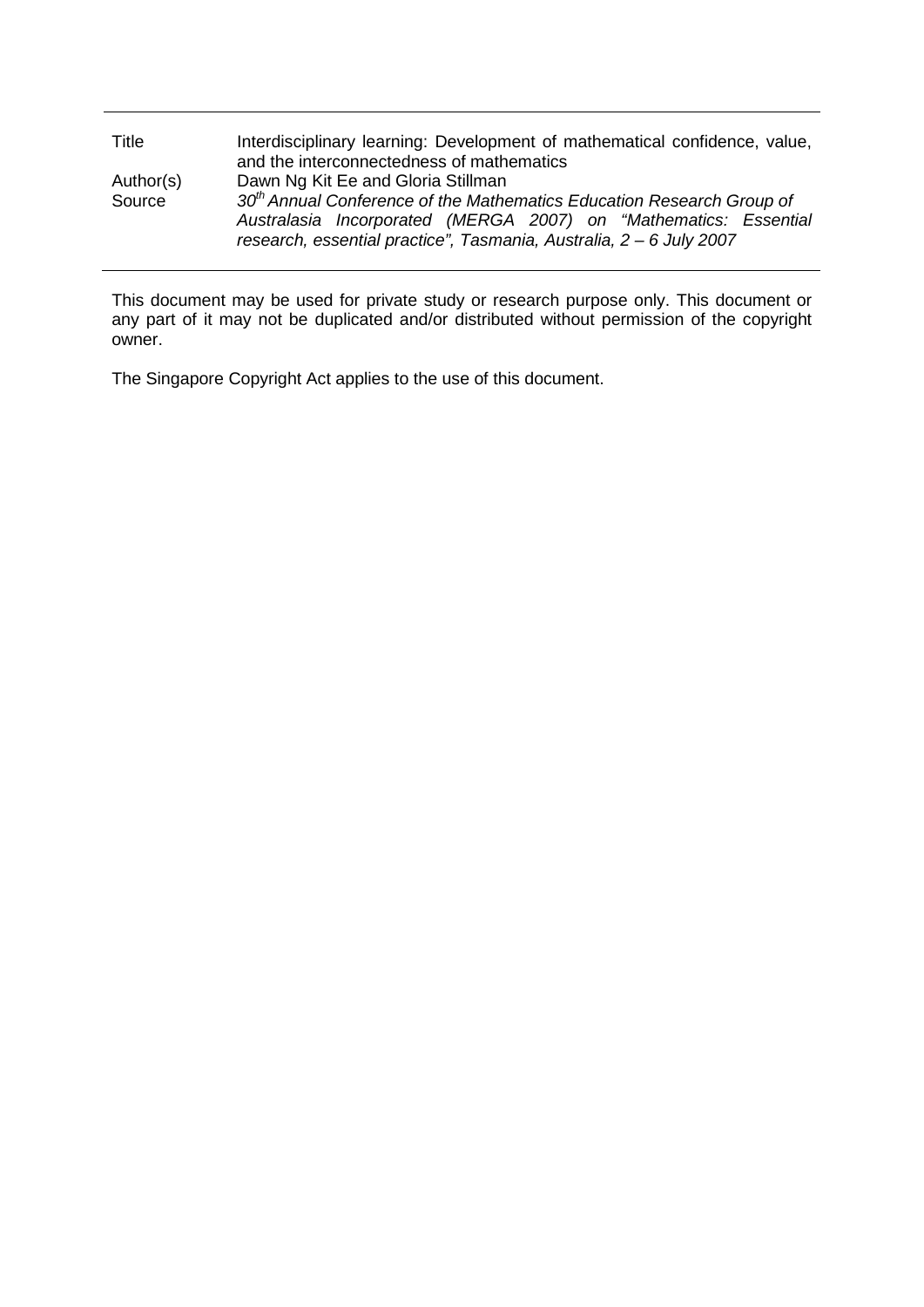# Interdisciplinary Learning: Development of Mathematical Confidence, Value, and the Interconnectedness of Mathematics Scales

| Dawn Kit Ee Ng                                              | Gloria Stillman                   |
|-------------------------------------------------------------|-----------------------------------|
| University of Melbourne                                     | University of Melbourne           |
| <k.ng27@pgrad.unimelb.edu.au></k.ng27@pgrad.unimelb.edu.au> | $\leq$ g.stillman@unimelb.edu.au> |

This paper describes the process of developing a survey instrument aimed at measuring aspects of mathematical confidence, value, and the interconnectedness of mathematics as part of a larger study investigating the thinking processes and attitudes towards mathematics of Singaporean secondary school students (aged 12-14) during interdisciplinary learning. Results from exploratory and confirmatory factor analyses on scale items tested revealed six scales with sound validity and reliability properties. The scales are intended for measuring attitudes towards mathematics particularly during interdisciplinary education.

# Background

Interdisciplinary and integrated curricula are present in education systems in the United States (Berlin & Lee, 2005) and Australia (VCAA, 2006; Norton, 2006). Interdisciplinary projects were introduced in Singapore schools in 2000 to provide opportunities for students to engage in holistic learning (Curriculum Planning and Development Division, 2001). This paper describes the process of developing a survey instrument aimed at measuring aspects of mathematical confidence, value of mathematics, and the interconnectedness of mathematics for Singaporean secondary students before and after participation in an interdisciplinary project undertaken over approximately 15 weeks.

It is assumed that mathematical confidence, value of mathematics, and the interconnectedness of mathematics are three affective domains directly associated with interdisciplinary learning involving mathematics. Such interdisciplinary tasks require integrating relevant mathematical knowledge with other school subject knowledge for decision making and problem solving within real-world contexts.

A review of literature revealed that different aspects were considered in the definitions of mathematical confidence and the perception of the value of mathematics. Hence, the decision was made to develop the scales for these domains in the study instead of adopting established ones so as to explore aspects of the constructs proposed by others, especially within the Singaporean context. The perception of the interconnectedness of mathematics, nonetheless, is a new contribution to literature by the first author. Though empirical studies on the impact of integrated learning on mathematical confidence and perception of the value of mathematics exist (e.g., Austin, Hirstein, & Walen, 1997), none was found measuring the effect of interdisciplinary learning on perceptions of the interconnectedness of mathematics. Empirical investigations into students' perceptions of the interconnectedness of mathematics pave the way for statistical generalisations on the impact of mathematically-based interdisciplinary work for secondary schools in Singapore that, on the average, conduct one interdisciplinary task per year level annually. Moreover, these scales could be useful for future research involving interdisciplinary learning in different education contexts.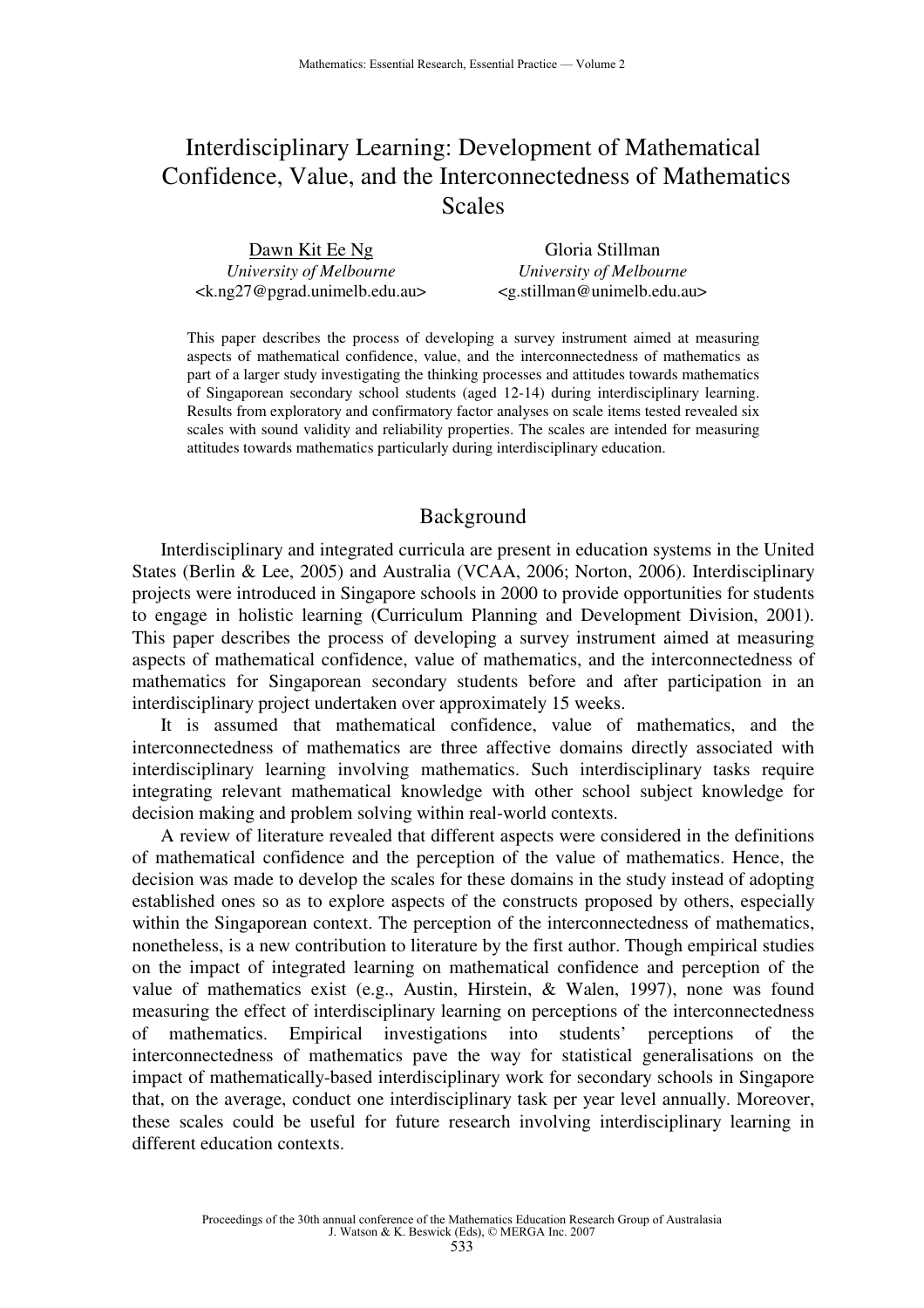# Literature Review on Theoretical Components of Domains

For this study, mathematical confidence consists of three components: students' perceptions of their (a) abilities to carry out mathematical tasks (Barnes, 2003), (b) confidence in learning and succeeding in mathematics with and without making comparisons with their peers (Fennema & Sherman, 1986; Lester, Garofalo, & Kroll, 1989), and (c) determination and effort in mathematics (Schunk, 1984). Items measuring mathematical confidence were adapted from confidence in mathematics scales of Fennema and Sherman (1986), Tapia and Marsh II (2002), and Mittelberg and Lev-Ari (1999), together with Sandman's (1979) self-concept in mathematics scale and Barnes' (2003) items measuring self-efficacy as part of mathematical confidence. Some items were also created by the first author according to the definition presented.

Perception of the value of mathematics is considered from three aspects: (a) current relevance or usefulness of mathematics (Meece, Parsons, Kaczala, Goff, & Futterman, 1982), (b) importance of mathematics for further education and career choice (Barnes, 2003), and (c) value of mathematics in society (Bishop, 2001). Initial items measuring the perception of the value of mathematics were adapted from Barnes' (2003) and Sandman's (1979) value of mathematics scales.

Interconnectedness of mathematics involves students' perceptions about (a) the possible links between mathematics with other subject areas (Jacobs, 1989), (b) usefulness of mathematics in understanding and learning other subjects (Boix Mansilla, Miller, & Gardner, 2000), and (c) complementary relationships between mathematics and other subjects in problem solving (Boix Mansilla et al., 2000). Items measuring this domain were created by the first author from a synthesis of literature about interdisciplinary education. The three components espoused in the definition can be represented on a continuum, ranging from awareness of interconnectedness knowledge through consideration of possible action upon this awareness to concrete use of relevant interconnectedness understanding.

Every item included in the initial item pool was examined carefully to determine if it needed rephrasing to suit Singaporean students between the ages of 12 and 14 who are nonnative speakers of English. It was expected that subsequent piloting phases would reduce the number of items to critical representations of the three domains.

## Scale Development, Analysis, and Results

Ten experts from mathematics education in Australia and Singapore, and 292 students (aged 12-14) with varying English competencies from seven Singaporean government coeducational secondary schools were involved in the pilot. Participating students had yet to encounter interdisciplinary projects at secondary level. An initial pool of 45 items was piloted in four phases consisting of student interviews, a large scale trial with exploratory factor analysis, confirmatory factor analysis, and test-retest reliability checks. The items were ordered differently without any section headings in the various versions of the scales used during the first two pilot phases to avoid presentation bias. A five-point Likert scale was used to elicit students' responses to the items.

#### *Validity of Scales*

The first author employed three approaches to address the content validity of the scales. Firstly, the theoretical components of the three affective constructs established or discussed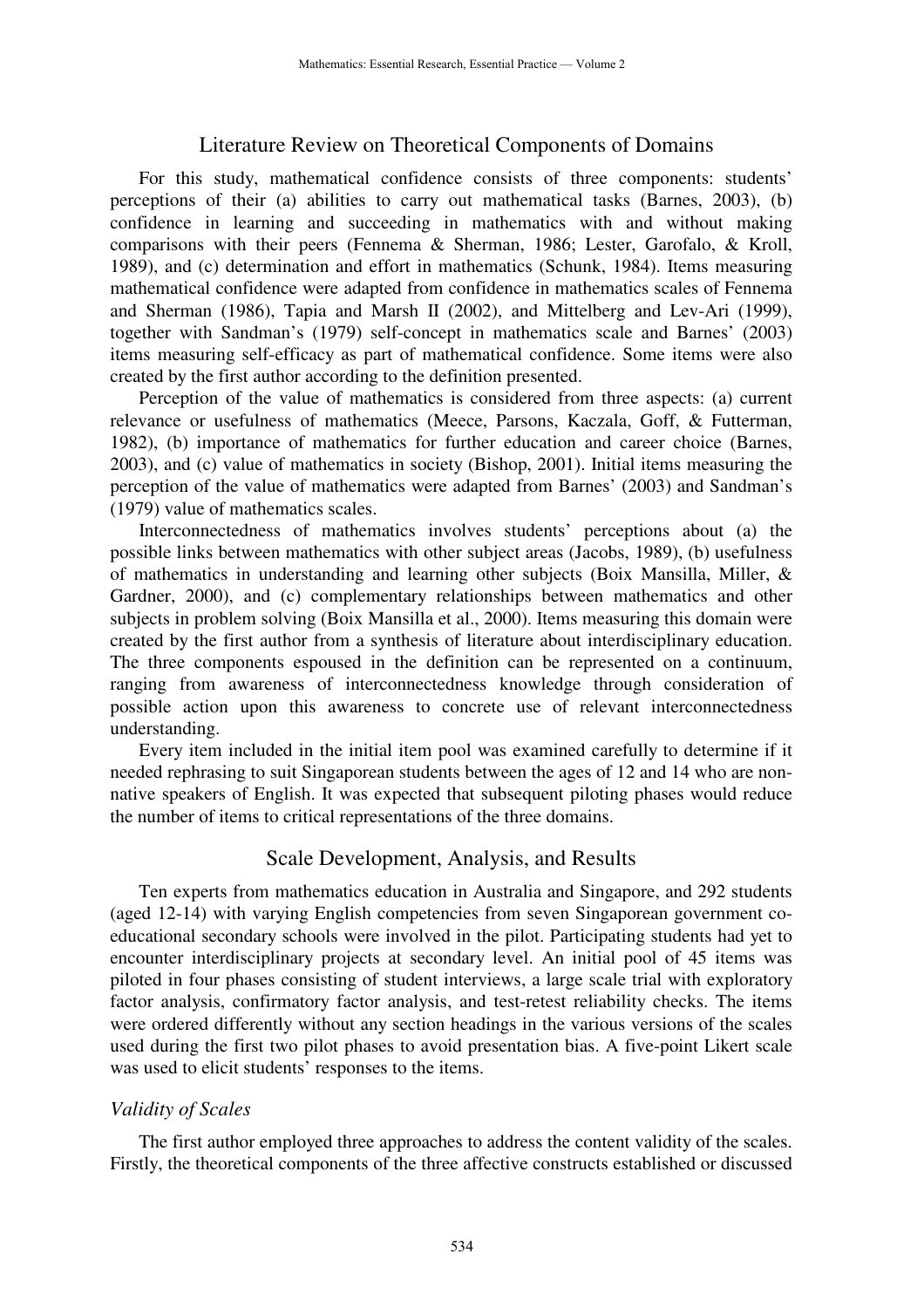in existing research were investigated. Some of these theoretical components were validated by extensive empirical research. Secondly, items measuring mathematical confidence and perception of the value of mathematics were chosen from item pools of established scales. The first author used professional experience as a secondary Mathematics and English teacher at a Singapore school to rephrase selected items to suit non-native speakers of English. For the scale measuring perception of the interconnectedness of mathematics, however, literature pertaining to interdisciplinary education was relied upon for creating the initial items. Lastly, two expert panels of mathematics educators from Singapore and Australia vetted the phrasing of each item and checked item appropriateness of the scales. The experts also commented on whether the scale items were grouped appropriately according to the identified theoretical components. Construct validity of the scales was further established through factor analysis techniques.

### *Phase I: Individual Student Interviews*

The first pilot phase was conducted in stages. In the first stage, items from the three scales were reviewed by nine students (aged 12-14) of varying English language abilities from three educational streams in six schools. During face-to-face individual interviews, students selected their responses from the options and explained their choice to the researcher. Particular attention was paid to the selection of the neutral option in order to confirm if the option was chosen because of ambiguity in phasing or an informed reflection on the statement. Occasionally, students were asked to rephrase problematic items in their own words to check if they had interpreted them as intended. Rephrased versions of difficult items were re-tested immediately on subsequent interviewees for clarity.

In the second interview stage, all 45 items (reworded or otherwise) were administered to another group of 36 students (aged 13-14) from an average-ability stream in one school to attempt on two separate occasions one week apart. Their responses to each item both times were compared qualitatively to identify items of high response inconsistency. The first author then selected 13 students who had inconsistent responses to the majority of the tested items for individual face-to-face interviews to explain their response differences. Special attention was paid to the phrasing of items with general high response inconsistency in order to identify any confusing statements for deletion.

The scales were reduced to 41 items here. One example of deletion was an item from the mathematical confidence scale, "I can usually come up with good approaches for solving problems". This item was highly ambiguous for the students because the phrase "good approaches" was misleading. Even mathematically confident students may "disagree" with the statement if they were not sure if they came up with "good" approaches most of the time during problem solving.

Tables 1 and 2 present the list of items measuring the three affective domains retained for large scale trial after reduction based on student interview feedback and item sources. Negatively phrased items are marked with "#" and scored in reverse during analysis. Items that were subsequently deleted after the large scale trial and confirmatory factor analysis are in italics. The items are arranged according to the theoretical components identified in the definitions of the three domains. For the component, "Perceiving Links between Mathematics and Other Subjects" under the interconnectedness of mathematics domain, a high score on "Math may share some common topics and skills with other subjects" indicated high personal sensitivity to the interconnectedness of mathematics.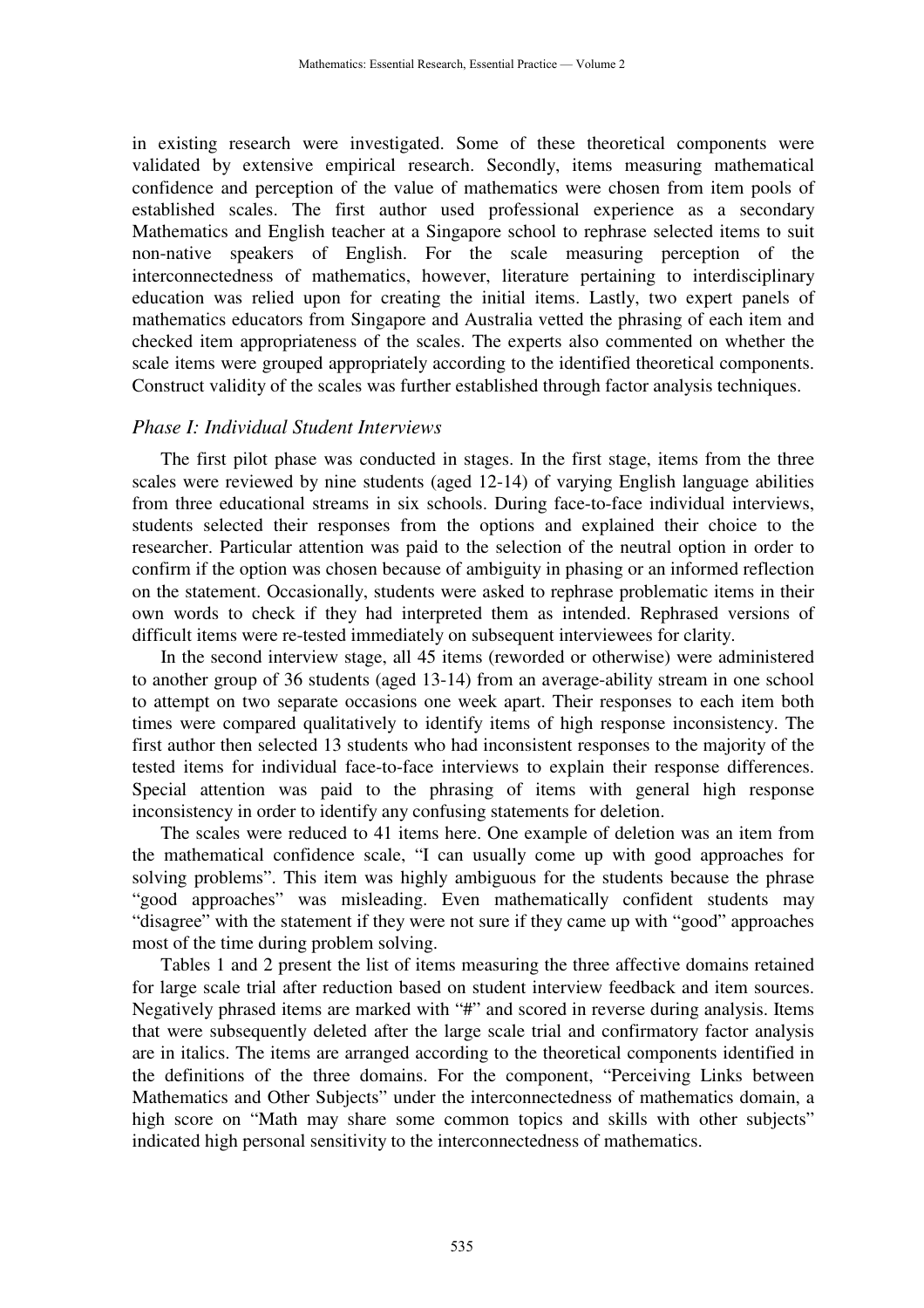| Item                                                                                   | Item                                                                                                            | Item            |  |
|----------------------------------------------------------------------------------------|-----------------------------------------------------------------------------------------------------------------|-----------------|--|
| Code                                                                                   |                                                                                                                 | Source          |  |
|                                                                                        | Mathematical Confidence 1: Confidence in Learning and Succeeding in Mathematics                                 |                 |  |
| CS <sub>1</sub>                                                                        | I feel good when I am doing math.                                                                               | FS <sup>a</sup> |  |
| CS2#                                                                                   | Math is my weakest subject.                                                                                     | FS <sup>a</sup> |  |
| CS5#                                                                                   | I am not good in math.                                                                                          | $F S^t$         |  |
| CS10                                                                                   | I am sure I can learn math.                                                                                     | FS <sup>t</sup> |  |
| CS11#                                                                                  | I will always find math difficult no matter how I hard I study.                                                 | <b>FSa</b>      |  |
| <b>CS12</b>                                                                            | I want to learn higher-level math.                                                                              | FS <sup>a</sup> |  |
| CS13                                                                                   | I usually understand what is going on in my math class.                                                         | SM <sup>a</sup> |  |
| CS16#                                                                                  | I'm not the type to do well in math.                                                                            | $F S^t$         |  |
| CA1#                                                                                   | Studying math makes me feel nervous.                                                                            | TM <sup>a</sup> |  |
| CA2#                                                                                   | I am scared of math.                                                                                            | TM <sup>a</sup> |  |
| Mathematical Confidence 2: Confidence in Ability to Carry Out Mathematical Tasks       |                                                                                                                 |                 |  |
| CS3#                                                                                   | I am afraid to use math because I am not good at it.                                                            | $\mathbf R$     |  |
| CS4                                                                                    | I have a lot of self-confidence when it comes to doing math.                                                    | <b>FSa</b>      |  |
| CS <sub>6</sub>                                                                        | I am good at working with math problems.                                                                        | SM <sup>a</sup> |  |
| CS <sub>9</sub>                                                                        | I am ready to try more difficult math problems.                                                                 | FS <sup>a</sup> |  |
| CS14                                                                                   | I'm confident I can understand even the most difficult material in my math<br>class if it is explained clearly. | <b>BNa</b>      |  |
| Mathematical Confidence 3: Determination and Effort in Mathematics                     |                                                                                                                 |                 |  |
| CS8                                                                                    | I like to think how to solve the difficult math problem first before asking for<br>help.                        | $ML^a$          |  |
| CS17#                                                                                  | If I don't get an idea how to solve a math problem right away, I will never<br>solve it.                        | SM <sup>t</sup> |  |
| CS18#                                                                                  | I often think, "I can't do it," when a math problem seems hard.                                                 | SM <sup>t</sup> |  |
| CS19                                                                                   | When I meet a difficult math problem, I do not give up until I solve it.                                        | $ML^t$          |  |
| Mathematical Confidence 4: Confidence in Mathematical Performance in Relation to Peers |                                                                                                                 |                 |  |
| CR1                                                                                    | Overall, I feel I am better than some of my friends in math.                                                    | $\mathbf R$     |  |

Table 1 *Mathematical Confidence: Items for Large Scale Trial and Sources* 

*Note.* FS = Fennema & Sherman (1986), SM = Sandman (1979), BN = Barnes (2003), ML = Mittelberg & Lev-Ari (1999), TM = Tapia & Marsh II (2002), a = adapted, t = taken, R = researcher-created,  $# =$ negatively phrased item.

# *Phase II: Large Scale Trial and Exploratory Factor Analysis*

The second phase consisted of a large-scale trial  $(n = 204)$  using 41 scale items with students (aged 12-14) from two schools. Statistical analysis was conducted using SPSS (Noonan, 2001). The Kaiser-Meyer-Olkin measure of sampling adequacy was 0.833, implying that exploratory factor analysis was necessary to ascertain the minimum number of hypothetical factors. Initial solution to exploratory factor analysis using principal component extraction with eigen values more than one and varimax rotation revealed 12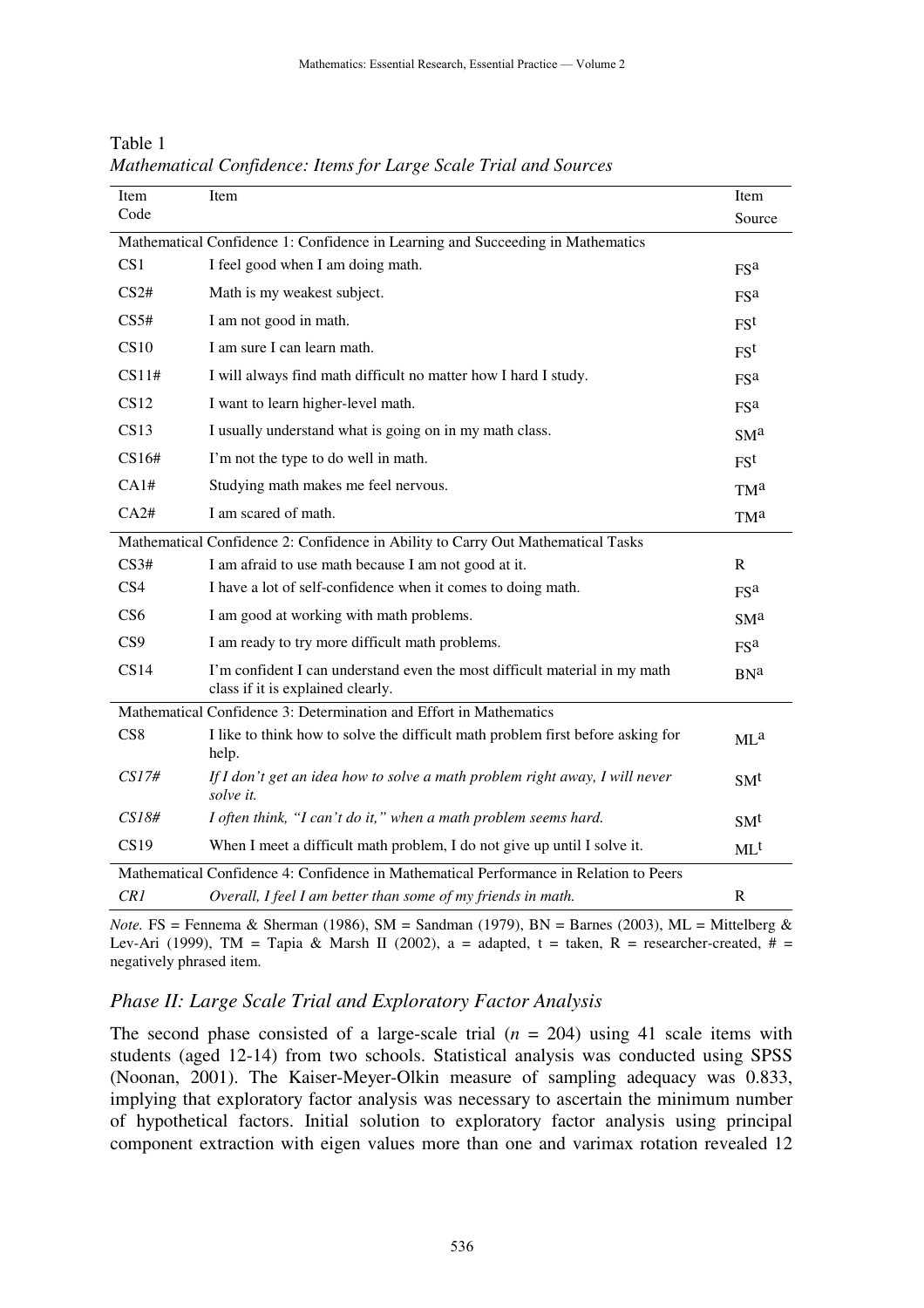orthogonal components accounting for 66.6% of variance. However, inspection of the scree plot (Figure 1) derived indicated the possibility of fewer components as the graph levelled off to form a straight line with an almost horizontal slope beginning at the fifth component.

| Item                                                                                                                                   | Item                                                                                              | Item             |  |
|----------------------------------------------------------------------------------------------------------------------------------------|---------------------------------------------------------------------------------------------------|------------------|--|
| Code                                                                                                                                   |                                                                                                   | Source           |  |
|                                                                                                                                        | Value of Mathematics 1: Current Relevance/Usefulness of Mathematics                               |                  |  |
| VA1#                                                                                                                                   | The math I am studying is useless to me now.                                                      | BN <sup>a</sup>  |  |
| VA2#                                                                                                                                   | The math I am learning won't be useful to me later in my life.                                    | B <sub>N</sub> a |  |
|                                                                                                                                        | Value of Mathematics 2: Importance of Mathematics for Further Education and Career                |                  |  |
| VE1#                                                                                                                                   | The math I am learning won't be important in my future studies.                                   | B <sub>N</sub> a |  |
| VE <sub>2</sub>                                                                                                                        | I expect to be able to use the math I am studying in my future job.                               | B <sub>N</sub> a |  |
| VE3                                                                                                                                    | Being good in math will help me get a job more easily.                                            | B <sub>N</sub> a |  |
| VC1                                                                                                                                    | I will choose to do math after secondary school because I will need it to<br>get a job next time. | B <sub>N</sub> a |  |
| VC <sub>2</sub>                                                                                                                        | Getting high marks for math will get me more respect from family and<br>friends.                  | B <sub>N</sub> a |  |
|                                                                                                                                        | Value of Mathematics 3: Value of Mathematics to Society                                           |                  |  |
| VS1#                                                                                                                                   | Math cannot help me understand my surrounding world.                                              | SM <sup>a</sup>  |  |
| VS <sub>2</sub>                                                                                                                        | Math is of great importance to a country's development.                                           | SMa              |  |
|                                                                                                                                        | Interconnectedness of Mathematics 1: Perceiving Links Between Mathematics and Other Subjects      |                  |  |
| IR1                                                                                                                                    | Math may share some common topics and skills with other subjects.                                 | R                |  |
| IR <sub>2</sub>                                                                                                                        | I can see links between some math topics and other subjects.                                      | $\mathbf{R}$     |  |
| IR <sub>3</sub>                                                                                                                        | I find learning more meaningful when math and other subjects have<br>common topics.               | $\mathbf{R}$     |  |
| IR4#                                                                                                                                   | I don't try to make connections between math and other subjects when I<br>learn.                  | $\mathbf R$      |  |
| IR5#                                                                                                                                   | Math has no connections with the other subjects I am studying.                                    | $\mathbf R$      |  |
| IR <sub>6</sub>                                                                                                                        | It is important to relate math to other subjects when learning.                                   | $\mathbf{R}$     |  |
| Interconnectedness of Mathematics 2: Perceiving the Usefulness of Mathematics in the Learning of<br>Other Subjects                     |                                                                                                   |                  |  |
| IU <sub>1</sub>                                                                                                                        | I can use math to help me learn another subject better.                                           | $\mathbf R$      |  |
| IU2#                                                                                                                                   | We can't use another subject to help understand some math topics better.                          | R                |  |
| IU3                                                                                                                                    | Sometimes I use math to help me understand another subject.                                       | $\mathbf R$      |  |
| IU <sub>4</sub>                                                                                                                        | I use another subject to help me learn math sometimes.                                            | R                |  |
| IU <sub>6</sub>                                                                                                                        | I have used math while working in another subject before.                                         | $\mathbf R$      |  |
| Interconnectedness of Mathematics 3: Perceiving the Complementary Relationship of Mathematics and<br>Other Subjects in Problem Solving |                                                                                                   |                  |  |
| IC <sub>2</sub>                                                                                                                        | Sometimes, I combine what I know from math and other subjects to solve<br>problems.               | $\mathbf R$      |  |

*Value and Interconnectedness of Mathematics: Items for Large Scale Trial and Sources* 

Table 2

*Note.* SM = Sandman (1979), BN = Barnes (2003), a = adapted, t = taken, R = researcher-created,  $# =$ negatively phrased item.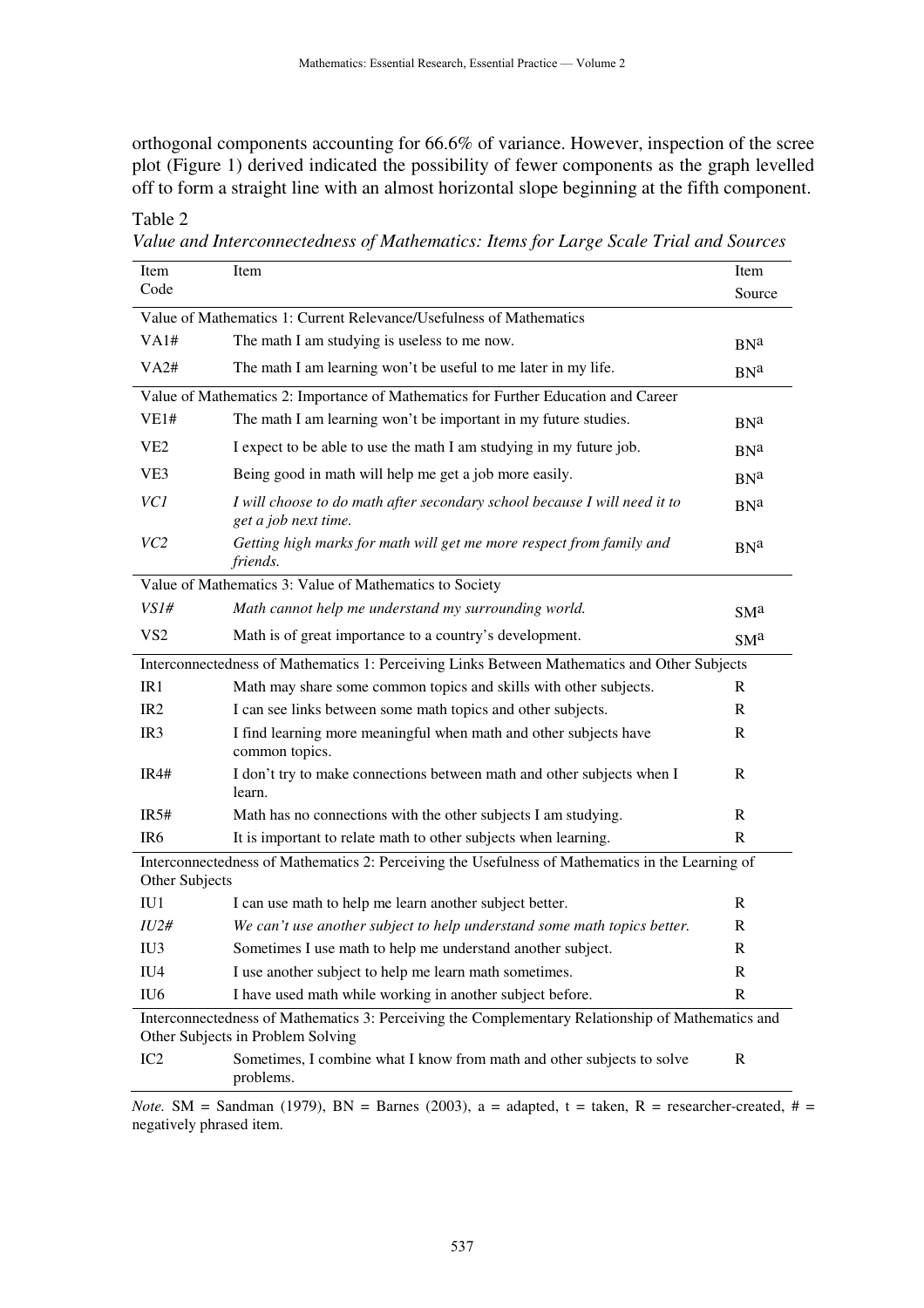

*Figure 1.* Scree plot showing initial 12-factor solution.

Having 12 factors for 41 items meant that small scales were formed with possibly low validity and reliability. Although there were ten theoretical components to start with, some were made up of single items which could either be deleted or grouped in stronger components. Factor models consisting of fewer components were then investigated to see if these could fit the data set. More solutions were thus generated using principal component analysis, in particular two to ten factor models, judging from the marked changes in the slope of the scree plot. Item factor loadings of less than 0.3 were suppressed. The results of selected models generated by exploratory factor analysis were analysed with the theoretical components defined for the three affective domains in mind. For each model, items purported to belong statistically to the same component were checked if they also fitted in meaningfully as part of a coherent construct. Allocation of items with similar factor loadings to two or more components was based on theoretical decisions.

Initial scale reliability checks and decisions about item deletions were based on an eight factor model. This was because the components of this model were closest in alignment with the theoretical components first envisioned. In this model, items from the mathematical confidence domain were grouped into four scales whereas those from value and the interconnectedness of mathematics domains were categorised into two scales each. The model explained 56% of total variance in the sample data, with the first two components accounting for the highest percentage of variance. Five relatively small scales were derived from the model. Four of the scales had Cronbach's alpha values of less than 0.6.

The process of scale reduction was cyclical, consisting of reiterated tests. Firstly, items with low communalities and low factor loadings within the component were marked for possible deletions. Secondly, student interview records of the marked items were examined for whether the item had appeared ambiguous to some students at times. Thirdly, the frequencies of neutral responses to the marked items were examined because items with high frequencies of such responses would not be helpful in future analyses. Fourthly, the internal consistency reliabilities of the scales generated in the eight factor model were assessed. Some items increased alpha values of the scales when deleted. Fifthly, items with low corrected item-total correlation values were considered for deletion. For scales with more than one item considered for deletion, repeated scale reliability checks with various combinations of items or single items deleted were carried out to choose the best option. Lastly, exploratory factor analysis was conducted again on the remaining items to check if they remained intact within the eight components generated earlier.

Five out of 41 items were deleted in the process of scale reduction. A deletion from the value of mathematics domain was, "Math cannot help me understand my surrounding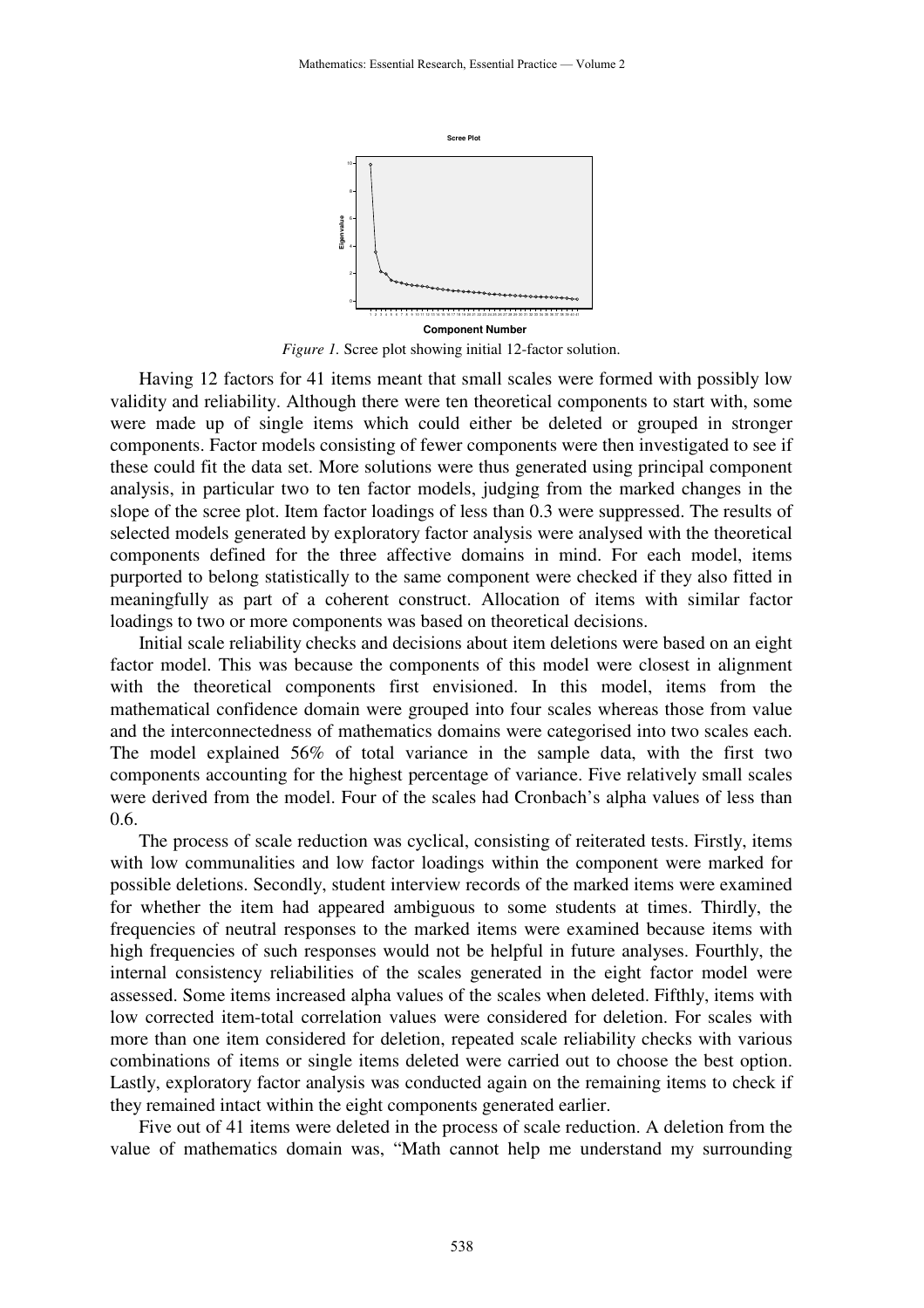world". Compared to others, this item had the lowest communality value of 0.317. It did not have any factor loadings greater than 0.3 to any of the eight components. Some student interviewees were puzzled about what the item meant. A high 42.6% of respondents chose the neutral response to this item. Its corrected item-total correlation in the scale was 0.269. Deleting this item raised the alpha value of the scale to 0.735. In addition, some items had similar factor loadings to more than one scale. For example, the item, "I feel good when I am doing math", had factor loadings of 0.469 and 0.508 to two scales. A model involving fewer components could be more best-fitting to the data. Confirmatory factor analysis was conducted next on a different sample to test this hypothesis.

#### *Phase III: Confirmatory Factor Analysis*

Data collection with the remaining 36 items was conducted from another three schools. The items were grouped under three headings during data collection, namely, (a) your feelings when doing mathematics, (b) mathematics in relation to other subjects, and (c) your feelings about school mathematics. It was not necessary to divide further the three sections consisting of items from the three domains into eight components.

Confirmatory factor analysis was conducted on a total of 398 questionnaire responses using AMOS (Noonan, 2001). The best-fitting model resulting from confirmatory factor analysis using data here could further establish scale validity because by then, the scales would be exposed to at least two implementations involving separate student samples. Results revealed that a six factor model consisting of 34 items and six correlated scales was best-fitting to the data. Two items (i.e., CS17# and CS18#) were deleted in this process. The six factor model (Tables 3 and 4) classified items from the three affective domains into two scales for each domain. There were still items having dual factor loadings to components under their theoretical scales. In such cases, item allocation was based on the standardised regression weights of these items to their scales.

This model explained about 50% of variance in the sample and had internal consistency reliability values of more than 0.7 in at least four of the scales. The AMOS run yielded a goodness of fit index (GFI) of 0.876. The adjusted goodness of fit value was close to this (0.855). Tabachnick and Fidell (2001) postulate that the GFI should be close to 100% for the model to be a good fit. In this case, the six factor model was a comparatively better fit compared to other models according to GFI values. The choice of the six factor model was further substantiated by its root mean square error of approximation value of 0.048, which indicated a good fit using standards proposed by Hu and Bentler (1999). Moreover, the root-mean square residual value was 0.044, an ideal fit according to Tabachnick and Fidell. Taken together, these statistics indicated the six factor model was a good fit to the data.

#### *Phase IV: Test-Retest Reliability*

The last piloting phase checked the test-retest reliability of scales from the six-factor model consisting of 34 items. The scale items were administered on two occasions one month apart to 34 students (aged 12-13) from a non-related sample who had not undergone interdisciplinary projects at secondary level. Correlations between the mean scores to the six scales from both administrations were calculated. Except for the smaller scales of usefulness of mathematics and prospects with mathematics, the test-retest reliabilities of the remaining scales were relatively high, ranging from 0.596 (Beliefs and Efforts at Making Connections) to 0.854 (Self-Concept in Mathematics) (Tables 3 and 4).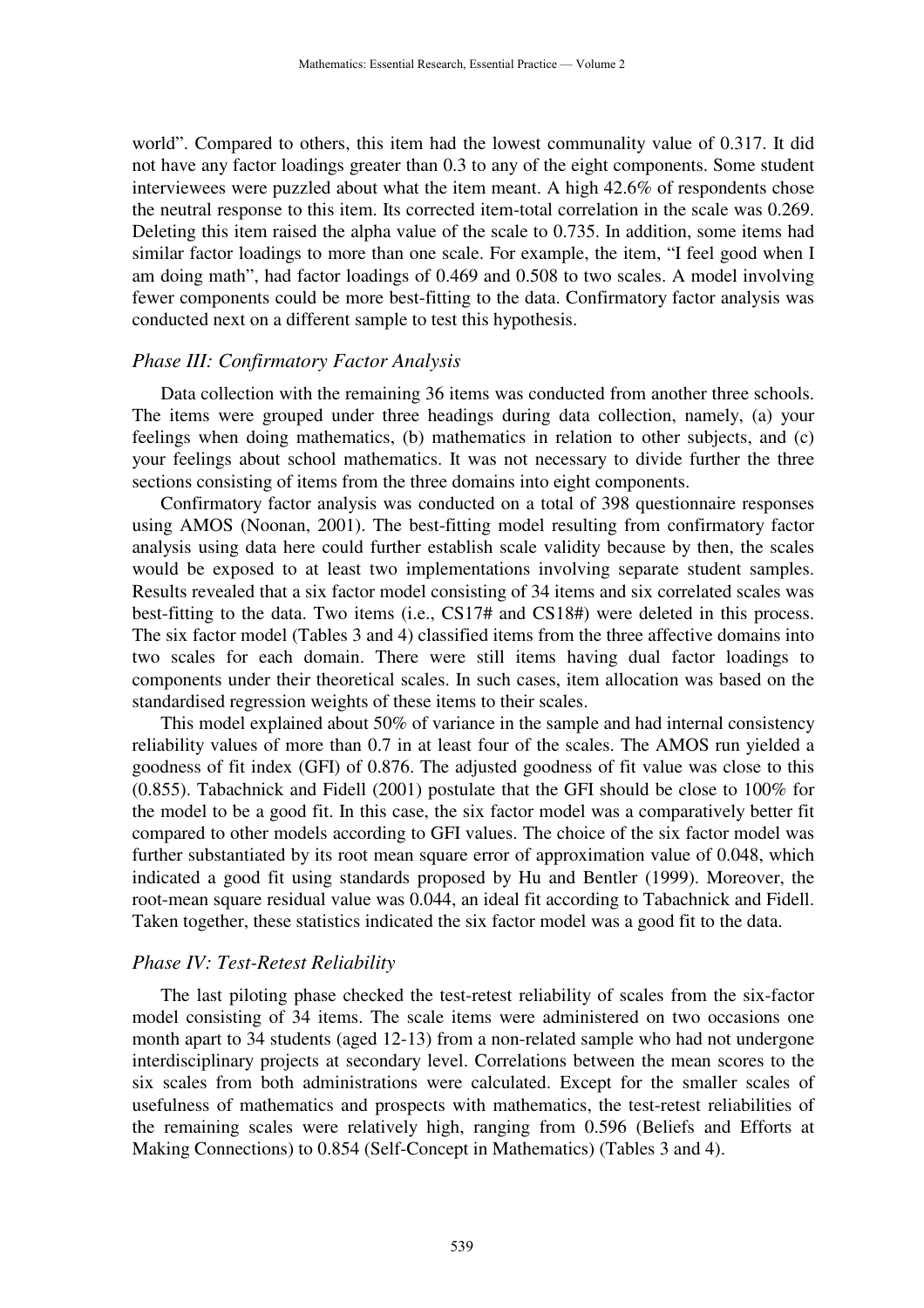| Item             | Subscale/Item Statement                                                                                         | Corrected<br>Item-Total<br>Correlation | F1    | F <sub>2</sub> |
|------------------|-----------------------------------------------------------------------------------------------------------------|----------------------------------------|-------|----------------|
|                  | Scale 1: Self-Concept in Mathematics (SCM)                                                                      |                                        |       |                |
|                  | Cronbach's $\alpha$ = 0.880; Test-retest correlation r = 0.854**                                                |                                        |       |                |
| CS <sub>5#</sub> | I am not good in math.                                                                                          | 0.820                                  | 0.728 |                |
| CS2#             | Math is my weakest subject.                                                                                     | 0.695                                  | 0.798 |                |
| CS3#             | I am afraid to use math because I am not good at it.                                                            | 0.645                                  | 0.792 |                |
| CA2#             | I am scared of math.                                                                                            | 0.668                                  | 0.752 |                |
| CS11#            | I will always find math difficult no matter how I hard I<br>study.                                              | 0.625                                  | 0.767 |                |
| CA1#             | Studying math makes me feel nervous.                                                                            | 0.565                                  | 0.728 |                |
| CS16#            | I'm not the type to do well in math.                                                                            | 0.639                                  | 0.740 |                |
|                  | Scale 2: Confidence in Ability and Motivation in Mathematics (CMM)                                              |                                        |       |                |
|                  | Cronbach's $\alpha$ = 0.850; Test-retest correlation r = 0.772**                                                |                                        |       |                |
| CS <sub>6</sub>  | I am good at working with math problems.                                                                        | 0.544                                  | 0.542 | 0.531          |
| CS12             | I want to learn higher-level math.                                                                              | 0.567                                  | 0.397 | 0.603          |
| CS9              | I am ready to try more difficult math problems.                                                                 | 0.709                                  | 0.343 | 0.701          |
| CS <sub>1</sub>  | I feel good when I am doing math.                                                                               | 0.658                                  | 0.449 | 0.514          |
| CS4              | I have a lot of self-confidence when it comes to doing<br>math.                                                 | 0.628                                  | 0.420 | 0.648          |
| CS10             | I am sure I can learn math.                                                                                     | 0.599                                  |       | 0.638          |
| CS13             | I usually understand what is going on in my math<br>class.                                                      | 0.517                                  | 0.366 | 0.553          |
| CS14             | I'm confident I can understand even the most difficult<br>material in my math class if it is explained clearly. | 0.391                                  |       | 0.611          |
| CS <sub>8</sub>  | I like to think how to solve the difficult math problem<br>first before asking for help.                        | 0.476                                  |       | 0.562          |
| CS19             | When I meet a difficult math problem, I do not give<br>up until I solve it.                                     | 0.458                                  |       | 0.590          |

Table 3 *From Six Factor Model: Mathematical Confidence* 

*Note.* # represents item in reverse coding. Factor loadings for stated scale in italics. \* $p < 0.05$ . \*\* $p < 0.01$ .

### Discussion and Conclusion

Scale development requires a delicate balance between theory and statistical evaluation. Although the theoretical components conceptualised were assessed during factor analyses, the selection of factor models generated for further testing also depended on theoretical considerations. A limitation in this study is that the scales were only tested at high school level. To further validate the scales, the scale instrument could be administered to students from other levels of schooling in various educational settings where interdisciplinary learning takes place. The two small scales consisting of three to four items generated by both factor analyses had comparatively lower internal consistency values. An extension to this study would be to reassess the item composition of these scales, possibly adding parallel items for testing.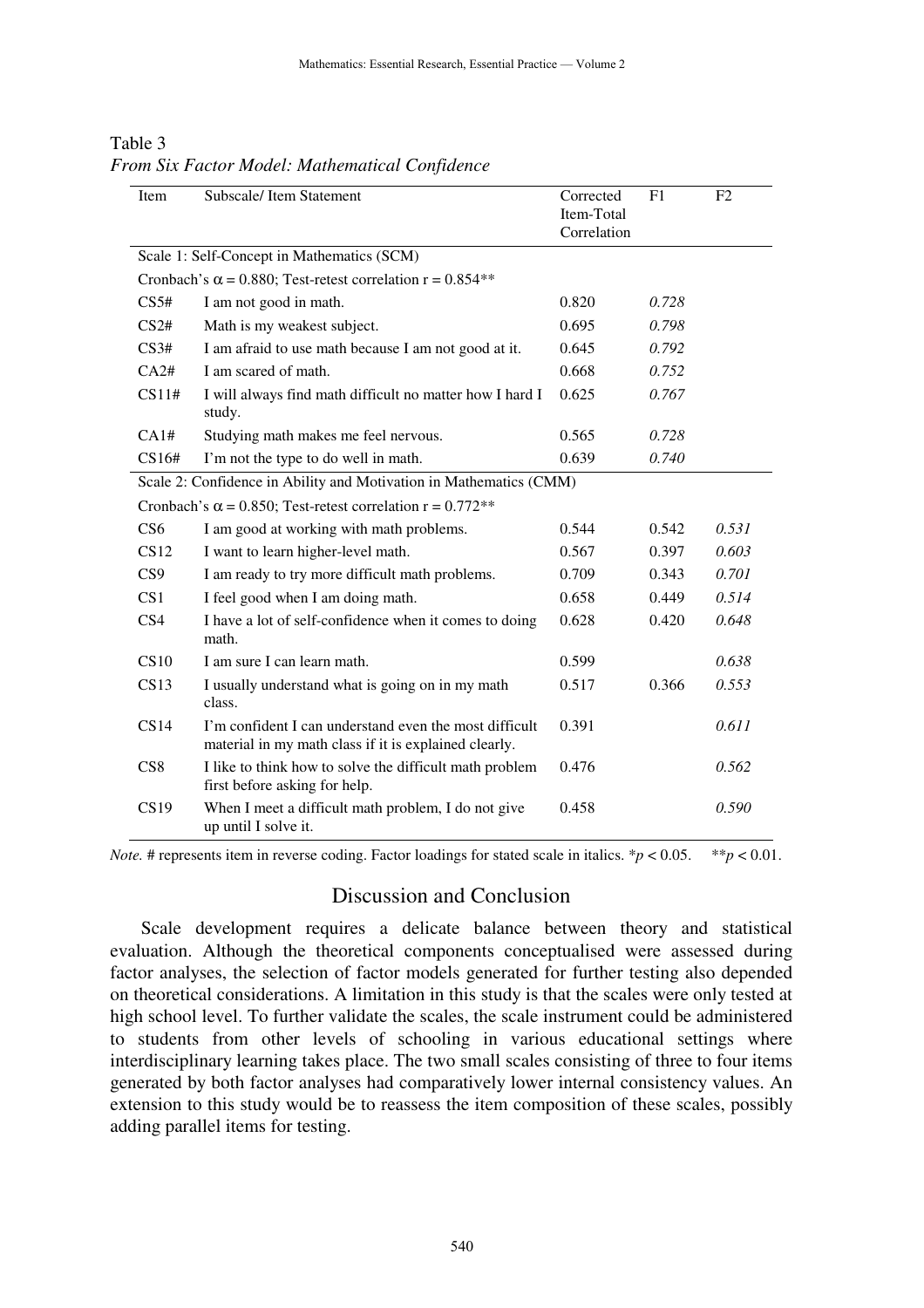# Table 4

*From Six Factor Model: Value and Interconnectedness of Mathematics* 

| Item                                                             | Subscale/Item Statement                                                             | Corrected<br>Item-Total<br>Correlation | F <sub>3</sub> | F <sub>4</sub> | F <sub>5</sub> | F <sub>6</sub> |
|------------------------------------------------------------------|-------------------------------------------------------------------------------------|----------------------------------------|----------------|----------------|----------------|----------------|
|                                                                  | Scale 3: Usefulness of Mathematics (UOM)                                            |                                        |                |                |                |                |
|                                                                  | Cronbach's $\alpha$ = 0.735; Test-retest correlation r = 0.540**                    |                                        |                |                |                |                |
| VA2#                                                             | The math I am learning won't be useful to me<br>later in my life.                   | 0.629                                  | 0.844          |                |                |                |
| VE1#                                                             | The math I am learning won't be important in<br>my future studies.                  | 0.575                                  | 0.836          |                |                |                |
| VA1#                                                             | The math I am studying is useless to me now.                                        | 0.484                                  | 0.787          |                |                |                |
|                                                                  | Scale 4: Prospects with Mathematics (PWM)                                           |                                        |                |                |                |                |
|                                                                  | Cronbach's $\alpha$ = 0.584; Test-retest correlation r = 0.445 <sup>**</sup>        |                                        |                |                |                |                |
| VE3                                                              | Being good in math will help me get a job<br>more easily.                           | 0.436                                  |                | 0.805          |                |                |
| VS <sub>2</sub>                                                  | Math is of great importance to a country's<br>development.                          | 0.364                                  |                | 0.752          |                |                |
| VE <sub>2</sub>                                                  | I expect to be able to use the math I am<br>studying in my future job.              | 0.381                                  | 0.379          | 0.487          |                |                |
|                                                                  | Scale 5: Inter-subject Learning (ISL)                                               |                                        |                |                |                |                |
|                                                                  | Cronbach's $\alpha$ = 0.735; Test-retest correlation r = 0.608**                    |                                        |                |                |                |                |
| IU <sub>3</sub>                                                  | Sometimes I use math to help me understand<br>another subject.                      | 0.551                                  |                |                | 0.687          |                |
| IU1                                                              | I can use math to help me learn another<br>subject better                           | 0.560                                  |                |                | 0.750          |                |
| IU <sub>4</sub>                                                  | I use another subject to help me learn math<br>sometimes.                           | 0.503                                  |                |                | 0.667          |                |
| IC <sub>2</sub>                                                  | Sometimes, I combine what I know from math<br>and other subjects to solve problems. | 0.396                                  |                |                | 0.615          | 0.326          |
| IR4#                                                             | I don't try to make connections between math<br>and other subjects when I learn.    | 0.367                                  |                |                | 0.554          |                |
| IR <sub>3</sub>                                                  | I find learning more meaningful when math<br>and other subjects have common topics. | 0.351                                  |                |                | 0.478          |                |
| IR6                                                              | It is important to relate math to other subjects<br>when learning.                  | 0.408                                  |                |                | 0.547          |                |
|                                                                  | Scale 6: Beliefs and Efforts in making Connections (BEC)                            |                                        |                |                |                |                |
| Cronbach's $\alpha$ = 0.622; Test-retest correlation r = 0.596** |                                                                                     |                                        |                |                |                |                |
| IU <sub>6</sub>                                                  | I have used math while working in another<br>subject before.                        | 0.442                                  |                |                |                | 0.638          |
| IR <sub>2</sub>                                                  | I can see links between some math topics and<br>other subjects.                     | 0.382                                  |                |                |                | 0.725          |
| IR1                                                              | Math may share some common topics and<br>skills with other subjects.                | 0.424                                  |                |                | 0.472          | 0.536          |
| IR5#                                                             | Math has no connections with the other<br>subjects I am studying.                   | 0.374                                  |                |                | 0.388          | 0.528          |

*Note.* # represents item in reverse coding, factor loadings for stated scale in italics. \* $p < 0.05$ . \*\* $p < 0.01$ .